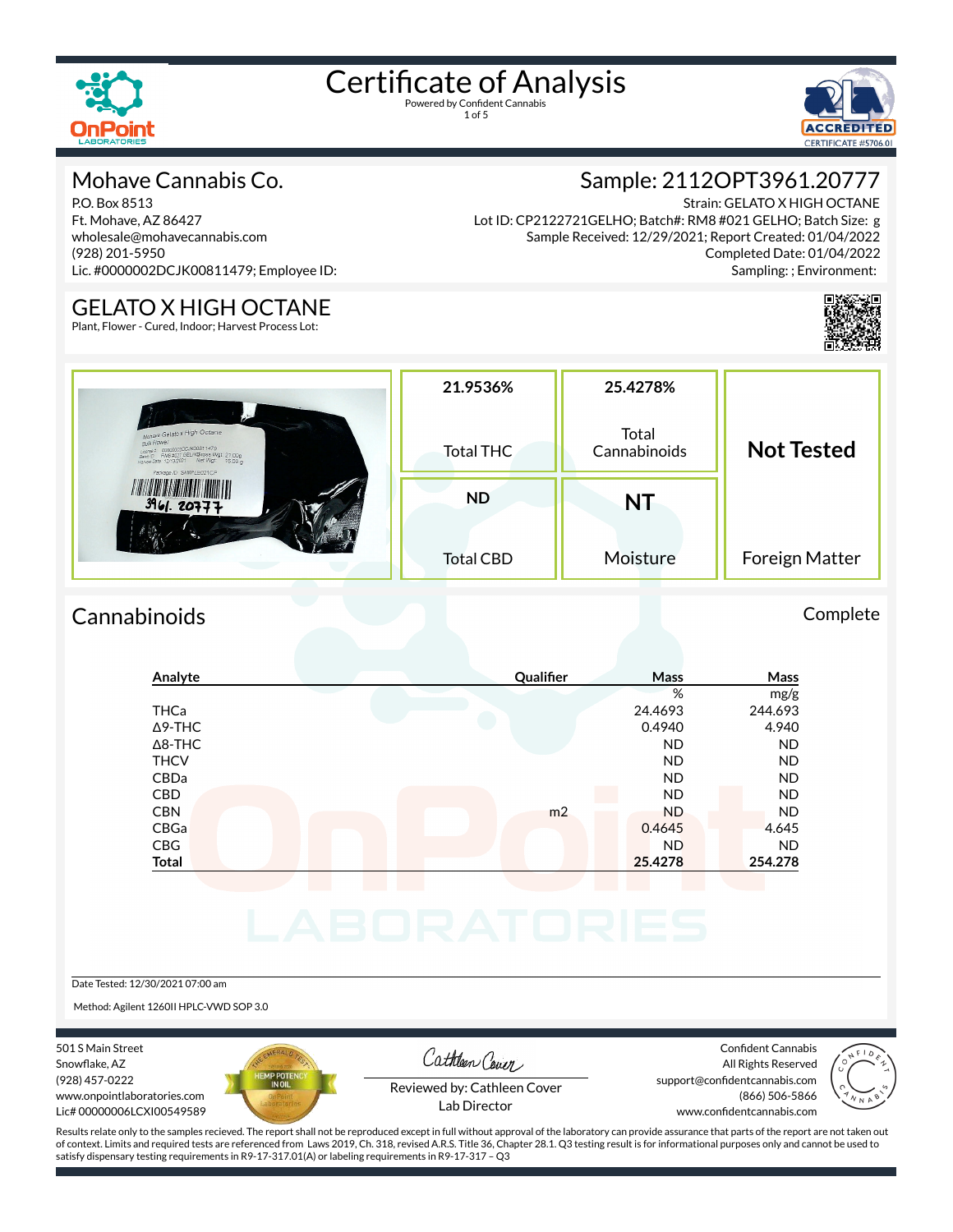

2 of 5



#### Mohave Cannabis Co.

P.O. Box 8513 Ft. Mohave, AZ 86427 wholesale@mohavecannabis.com (928) 201-5950 Lic. #0000002DCJK00811479; Employee ID:

GELATO X HIGH OCTANE Plant, Flower - Cured, Indoor; Harvest Process Lot:

### Sample: 2112OPT3961.20777

Strain: GELATO X HIGH OCTANE Lot ID: CP2122721GELHO; Batch#: RM8 #021 GELHO; Batch Size: g Sample Received: 12/29/2021; Report Created: 01/04/2022 Completed Date: 01/04/2022 Sampling: ; Environment:

## **Terpenes**

| Analyte                | Qualifier | LOQ           | Limit | <b>Mass</b>                               | <b>Status</b> |
|------------------------|-----------|---------------|-------|-------------------------------------------|---------------|
|                        |           | $\frac{0}{2}$ | %     | %                                         |               |
| $\alpha$ -Cedrene      |           | 0.0400        |       | 0.4403                                    | <b>Tested</b> |
| β-Caryophyllene        |           | 0.0400        |       | 0.4158                                    | <b>Tested</b> |
| δ-Limonene             |           | 0.0400        |       | 0.2575                                    | <b>Tested</b> |
| β-Myrcene              |           | 0.0400        |       | 0.2516                                    | <b>Tested</b> |
| Linalool               |           | 0.0400        |       | 0.2347                                    | <b>Tested</b> |
| $\alpha$ -Humulene     |           | 0.0400        |       | 0.1305                                    | <b>Tested</b> |
| Endo-Fenchyl Alcohol   |           | 0.0400        |       | 0.0923                                    | <b>Tested</b> |
| $\alpha$ -Terpineol    |           | 0.0400        |       | 0.0764                                    | <b>Tested</b> |
| <b>B-Pinene</b>        |           | 0.0400        |       | 0.0677                                    | <b>Tested</b> |
| Valencene              |           | 0.0400        |       | 0.0669                                    | <b>Tested</b> |
| 1,4-Cineole            |           | 0.0400        |       | <b>ND</b>                                 | <b>Tested</b> |
| 3-Carene               |           | 0.0400        |       | <b>ND</b>                                 | <b>Tested</b> |
| α-Bisabolol            |           | 0.0400        |       | <b>ND</b>                                 | <b>Tested</b> |
| $\alpha$ -Phellandrene |           | 0.0400        |       | <b>ND</b>                                 | <b>Tested</b> |
| $\alpha$ -Pinene       |           | 0.0400        |       | <loq< td=""><td><b>Tested</b></td></loq<> | <b>Tested</b> |
| $\alpha$ -Terpinene    |           | 0.0400        |       | <b>ND</b>                                 | <b>Tested</b> |
| Borneol                |           | 0.0400        |       | <loq< td=""><td><b>Tested</b></td></loq<> | <b>Tested</b> |
| Camphene               |           | 0.0400        |       | <loq< td=""><td><b>Tested</b></td></loq<> | <b>Tested</b> |
| Camphor                |           | 0.0400        |       | <b>ND</b>                                 | <b>Tested</b> |
| Caryophyllene Oxide    |           | 0.0400        |       | <b>ND</b>                                 | <b>Tested</b> |
| Cedrol                 |           | 0.0400        |       | <b>ND</b>                                 | <b>Tested</b> |
| cis-Nerolidol          |           | 0.0400        |       | <b>ND</b>                                 | <b>Tested</b> |
| cis-Ocimene            |           | 0.0400        |       | <loq< td=""><td>Tested</td></loq<>        | Tested        |
| Eucalyptol             |           | 0.0400        |       | <b>ND</b>                                 | <b>Tested</b> |
| Farnesene              |           | 0.0400        |       | <b>ND</b>                                 | <b>Tested</b> |
| Fenchone               |           | 0.0400        |       | <loq< td=""><td><b>Tested</b></td></loq<> | <b>Tested</b> |
| y-Terpinene            |           | 0.0400        |       | <b>ND</b>                                 | <b>Tested</b> |
| y-Terpineol            |           | 0.0400        |       | <b>ND</b>                                 | Tested        |
| Geraniol               |           | 0.0400        |       | <b>ND</b>                                 | <b>Tested</b> |
| <b>Geranyl Acetate</b> |           | 0.0400        |       | <b>ND</b>                                 | <b>Tested</b> |
| Guaiol                 |           | 0.0400        |       | <b>ND</b>                                 | <b>Tested</b> |
| Isoborneol             |           | 0.0400        |       | <b>ND</b>                                 | <b>Tested</b> |
|                        |           |               |       | <b>ND</b>                                 |               |
| Isopulegol             |           | 0.0400        |       |                                           | <b>Tested</b> |
| Menthol                |           | 0.0400        |       | <b>ND</b>                                 | <b>Tested</b> |
| Nerol                  |           | 0.0400        |       | <b>ND</b>                                 | <b>Tested</b> |
| Ocimene                |           | 0.0400        |       | <b>ND</b>                                 | <b>Tested</b> |
| Pulegone               |           | 0.0400        |       | <b>ND</b>                                 | <b>Tested</b> |
| Sabinene               |           | 0.0400        |       | <b>ND</b>                                 | <b>Tested</b> |
| Sabinene Hydrate       |           | 0.0400        |       | <b>ND</b>                                 | <b>Tested</b> |
| Terpinolene            |           | 0.0400        |       | <b>ND</b>                                 | <b>Tested</b> |



Primary Aromas





**2.0337%**

Total Terpenes

Date Tested: 12/31/2021 12:00 am

Method: Agilent Intuvo 9000 gas chromatography direct injection

501 S Main Street

Snowflake, AZ (928) 457-0222 www.onpointlaboratories.com Lic# 00000006LCXI00549589 Cathleen Cover

Confident Cannabis All Rights Reserved support@confidentcannabis.com (866) 506-5866



Reviewed by: Cathleen Cover Lab Director

www.confidentcannabis.com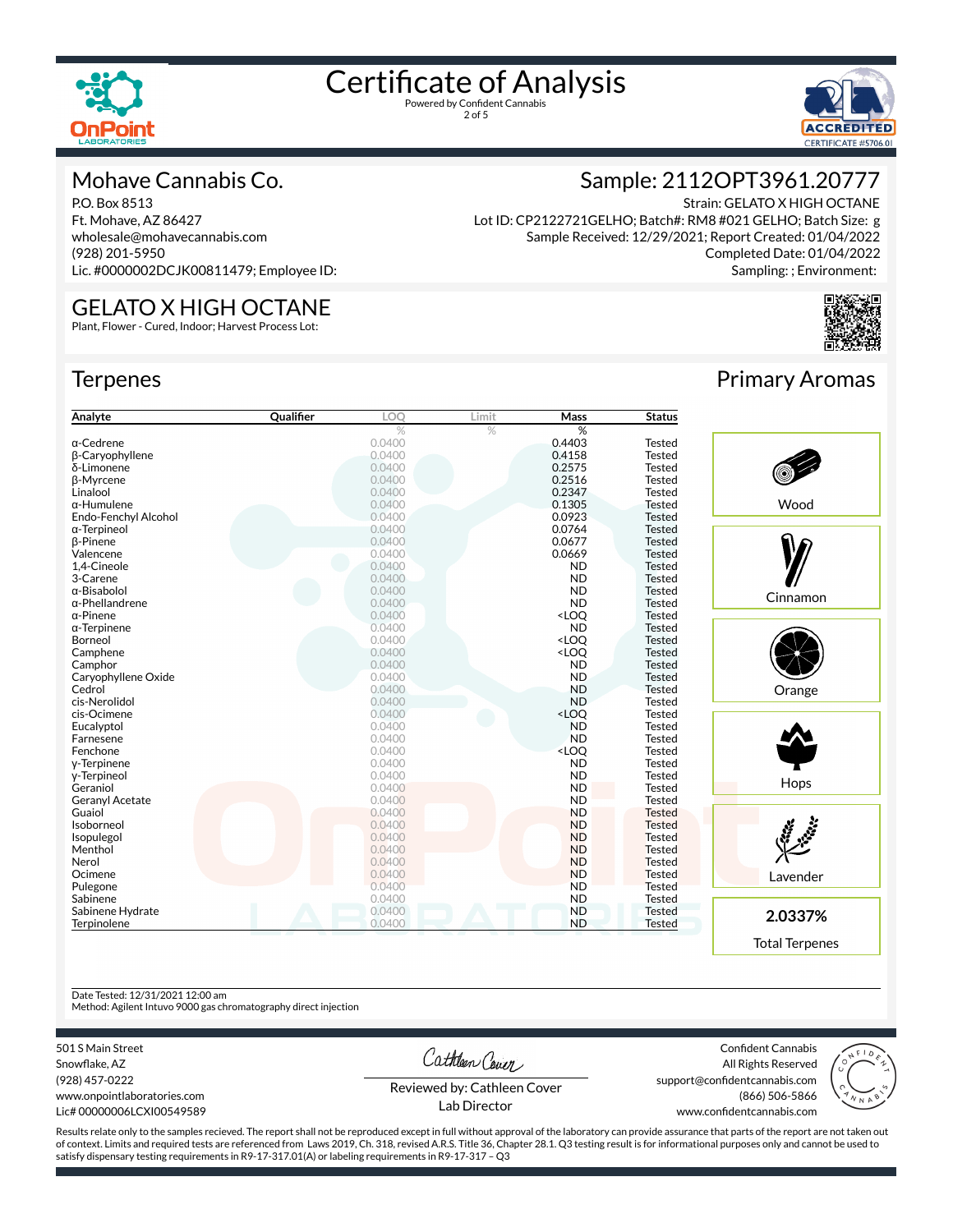

3 of 5



#### Mohave Cannabis Co.

P.O. Box 8513 Ft. Mohave, AZ 86427 wholesale@mohavecannabis.com (928) 201-5950 Lic. #0000002DCJK00811479; Employee ID:

Strain: GELATO X HIGH OCTANE Lot ID: CP2122721GELHO; Batch#: RM8 #021 GELHO; Batch Size: g Sample Received: 12/29/2021; Report Created: 01/04/2022 Completed Date: 01/04/2022 Sampling: ; Environment:

Sample: 2112OPT3961.20777

### GELATO X HIGH OCTANE

Plant, Flower - Cured, Indoor; Harvest Process Lot:

### Microbials Pass





of context. Limits and required tests are referenced from Laws 2019, Ch. 318, revised A.R.S. Title 36, Chapter 28.1. Q3 testing result is for informational purposes only and cannot be used to satisfy dispensary testing requirements in R9-17-317.01(A) or labeling requirements in R9-17-317 – Q3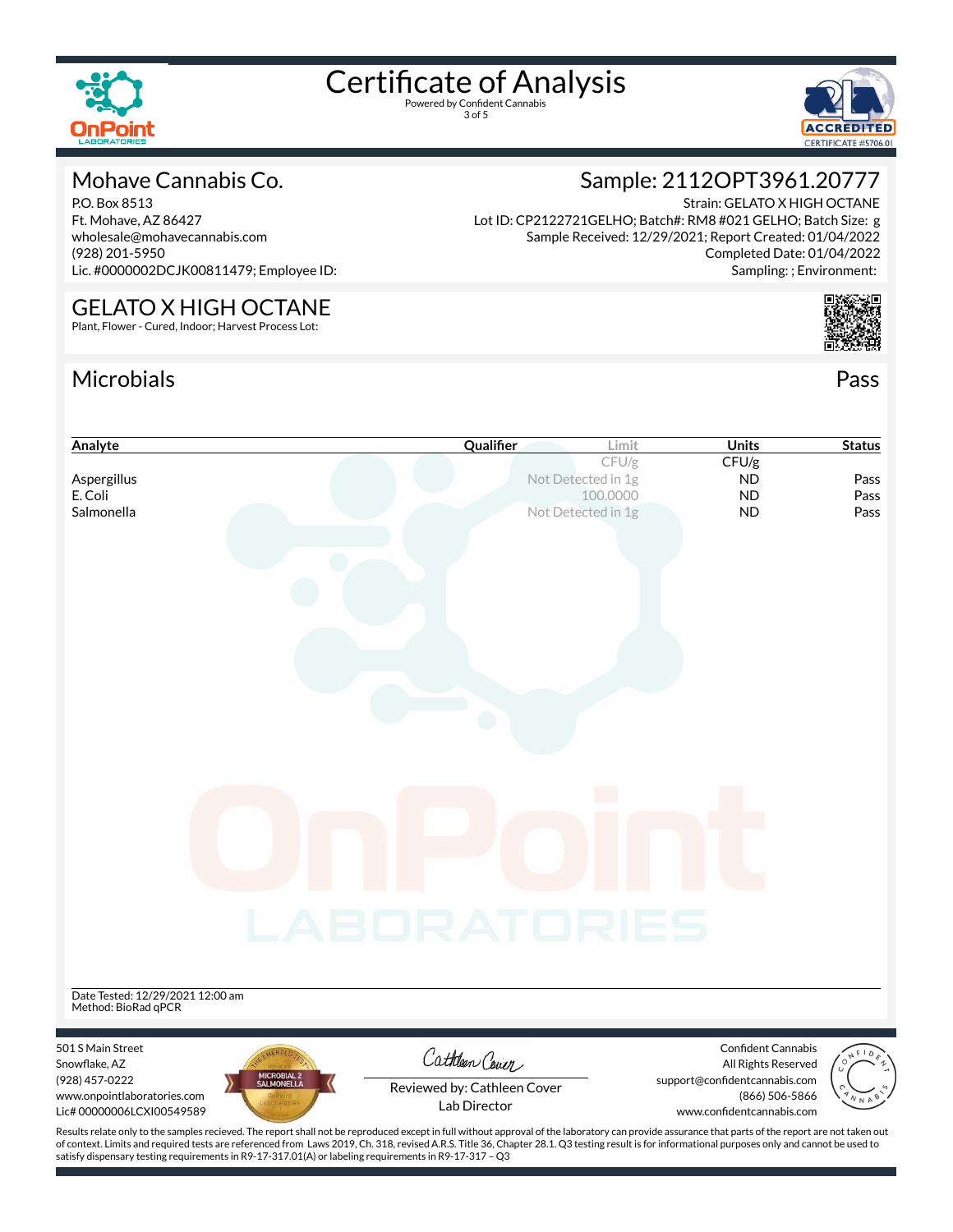

4 of 5



#### Mohave Cannabis Co.

P.O. Box 8513 Ft. Mohave, AZ 86427 wholesale@mohavecannabis.com (928) 201-5950 Lic. #0000002DCJK00811479; Employee ID:

GELATO X HIGH OCTANE Plant, Flower - Cured, Indoor; Harvest Process Lot:

#### Sample: 2112OPT3961.20777 Strain: GELATO X HIGH OCTANE Lot ID: CP2122721GELHO; Batch#: RM8 #021 GELHO; Batch Size: g

Sample Received: 12/29/2021; Report Created: 01/04/2022 Completed Date: 01/04/2022 Sampling: ; Environment:

#### Heavy Metals **Pass**